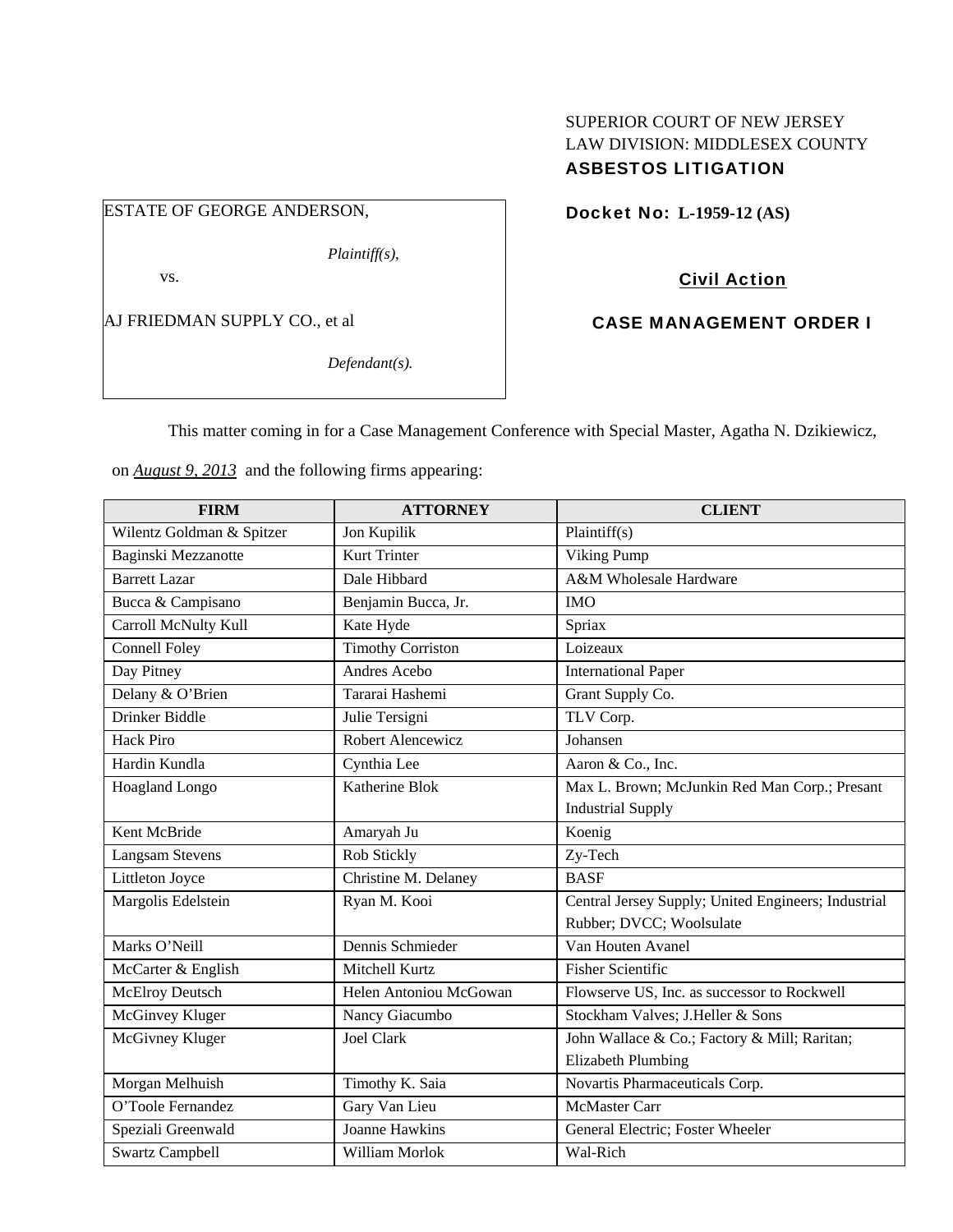| Tierney Law Office | Mark Turner   | Elizabeth Industrial Supply |
|--------------------|---------------|-----------------------------|
| Vasios Kelly       | Keith Platt   | Argo; Bird                  |
| Wilbraham Lawler   | Andrea Greco  | Greene Tweed; Karnak Corp.  |
| Wilson Elser       | Joseph Hanlon | Metallo                     |

IT IS on this **9th** day of **August, 2013** *effective from the conference date;*

## ORDERED as follows:

Counsel receiving this Order through computerized electronic medium (E-Mail) shall be deemed by the court to have received a copy of the filed original court document. Any document served pursuant to this Order shall be deemed to be served by mail pursuant to *R*.1:5-2.

Defense counsel shall notify plaintiffs' counsel within thirty (30) days of the date of this Order if their client was incorrectly named in the Complaint. Counsel may be barred from raising this defense at a later time for failure to comply.

## **DISCOVERY**

| November 1, 2013  | Plaintiff shall serve answers to standard interrogatories, provide the information<br>required by paragraph VI.B.1.a. of the General Order, and shall advise<br>defendants whether the plaintiff is available for deposition and, if not, the reasons<br>therefore by this date. |
|-------------------|----------------------------------------------------------------------------------------------------------------------------------------------------------------------------------------------------------------------------------------------------------------------------------|
| November 1, 2013  | Plaintiff shall serve answers to wrongful death interrogatories by this date.                                                                                                                                                                                                    |
| November 15, 2013 | Defendants shall serve answers to standard interrogatories by this date.                                                                                                                                                                                                         |
| December 2, 2013  | Plaintiff shall propound supplemental interrogatories and document requests by<br>this date.                                                                                                                                                                                     |
| January 10, 2014  | Defendants shall serve answers to supplemental interrogatories and document<br>requests by this date.                                                                                                                                                                            |
| December 6, 2013  | Defendants shall propound supplemental interrogatories and document requests<br>by this date.                                                                                                                                                                                    |
| January 10, 2014  | Plaintiff shall serve answers to supplemental interrogatories and document<br>requests by this date.                                                                                                                                                                             |
| April 1, 2014     | Fact discovery, including depositions, shall be completed by this date. Plaintiff's<br>counsel shall contact the Special Master within one week of this deadline if all<br>fact discovery is not completed.                                                                      |
| April 15, 2014    | Depositions of corporate representatives shall be completed by this date.                                                                                                                                                                                                        |

\_\_\_\_\_\_\_\_\_\_\_\_\_\_\_\_\_\_\_\_\_\_\_\_\_\_\_\_\_\_\_\_\_\_\_\_\_\_\_\_\_\_\_\_\_\_\_\_\_\_\_\_\_\_\_\_\_\_\_\_\_\_\_\_\_\_\_\_\_\_\_\_\_\_\_\_\_\_\_\_\_\_\_\_\_\_\_\_\_\_\_\_\_\_\_\_\_\_\_\_\_\_\_\_\_\_\_\_\_\_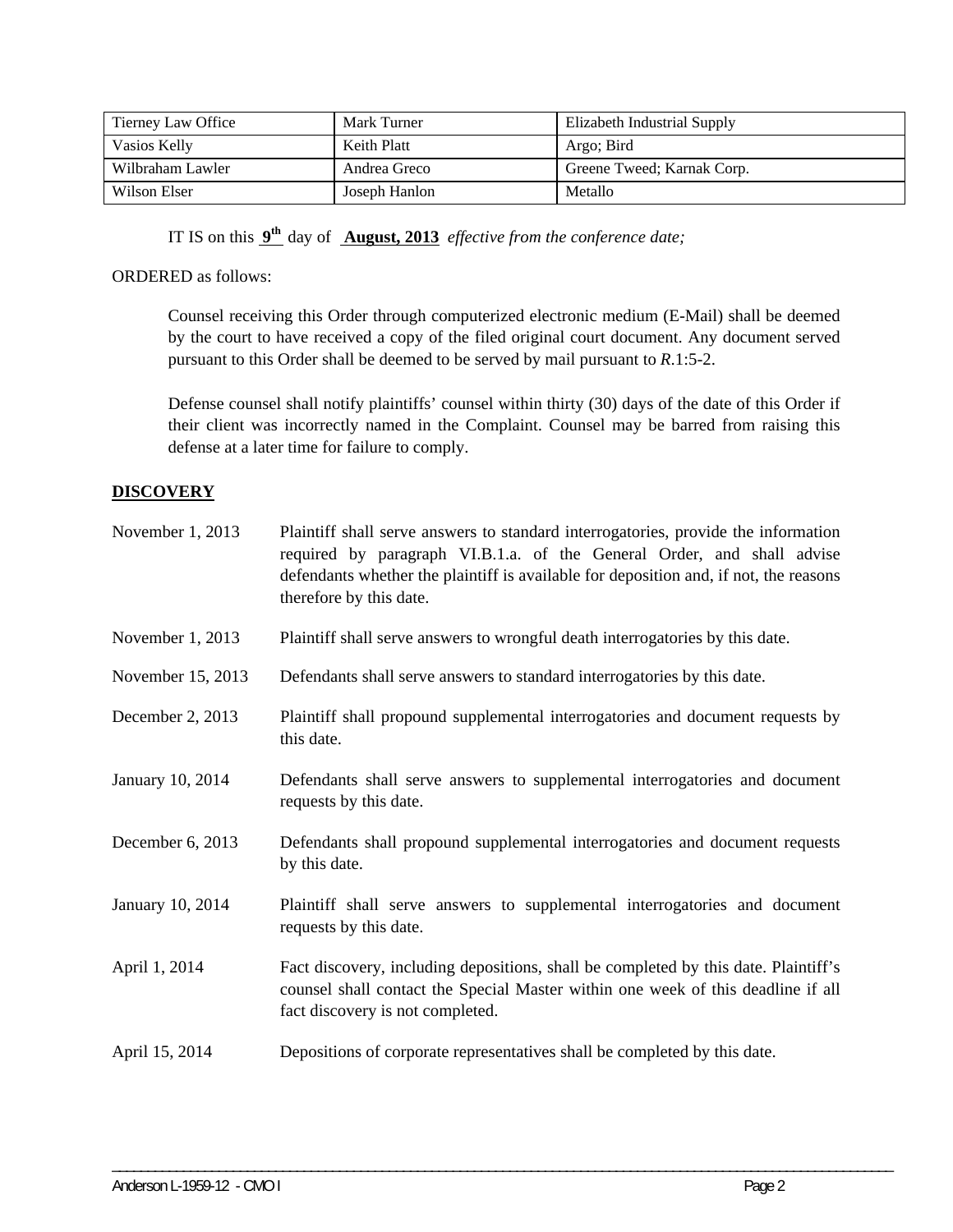### **EARLY SETTLEMENT**

July 18, 2014 Settlement demands shall be served on all counsel and the Special Master by this date.

## **SUMMARY JUDGMENT MOTION PRACTICE**

- June 13, 2014 Summary judgment motions limited to product identification issues shall be filed no later than this date.
- July 11, 2014 Last return date for product identification summary judgment motions.

#### **MEDICAL DEFENSE**

| November 1, 2013 | Plaintiff shall serve executed medical authorizations (along with answers to<br>interrogatories) by this date.                                                                                                                                                                                        |
|------------------|-------------------------------------------------------------------------------------------------------------------------------------------------------------------------------------------------------------------------------------------------------------------------------------------------------|
| November 1, 2013 | Plaintiff shall serve a diagnostic medical report and any medical records in<br>plaintiff's possession by this date.                                                                                                                                                                                  |
| December 2, 2013 | Any defendant wishing to present a medical defense shall advise all counsel of its<br>intention by entering a Notice of Appearance of Defense Medical Counsel by this<br>date. Any defendant who does not file such an appearance by this date may be<br>foreclosed from asserting a medical defense. |
| May 16, 2014     | Plaintiff shall serve additional medical expert reports by this date.                                                                                                                                                                                                                                 |
| May 16, 2014     | Plaintiff is to arrange for the transfer of pathology specimens and x-rays, if any,<br>by this date.                                                                                                                                                                                                  |
| August 15, 2014  | Defendants shall identify its medical experts and serve medical expert reports, if<br>any, by this date.                                                                                                                                                                                              |

#### **LIABILITY EXPERT REPORTS**

August 15, 2014 Plaintiff shall identify its liability experts and serve liability expert reports or a certified expert statement by this date or waive any opportunity to rely on liability expert testimony.

September 15, 2014 Defendants shall identify its liability experts and serve liability expert reports, if any, by this date or waive any opportunity to rely on liability expert testimony.

#### **ECONOMIST EXPERT REPORTS**

August 15, 2014 Plaintiff shall identify its expert economists and serve expert economist report(s), if any, by this date or waive any opportunity to rely on economic expert testimony.

\_\_\_\_\_\_\_\_\_\_\_\_\_\_\_\_\_\_\_\_\_\_\_\_\_\_\_\_\_\_\_\_\_\_\_\_\_\_\_\_\_\_\_\_\_\_\_\_\_\_\_\_\_\_\_\_\_\_\_\_\_\_\_\_\_\_\_\_\_\_\_\_\_\_\_\_\_\_\_\_\_\_\_\_\_\_\_\_\_\_\_\_\_\_\_\_\_\_\_\_\_\_\_\_\_\_\_\_\_\_